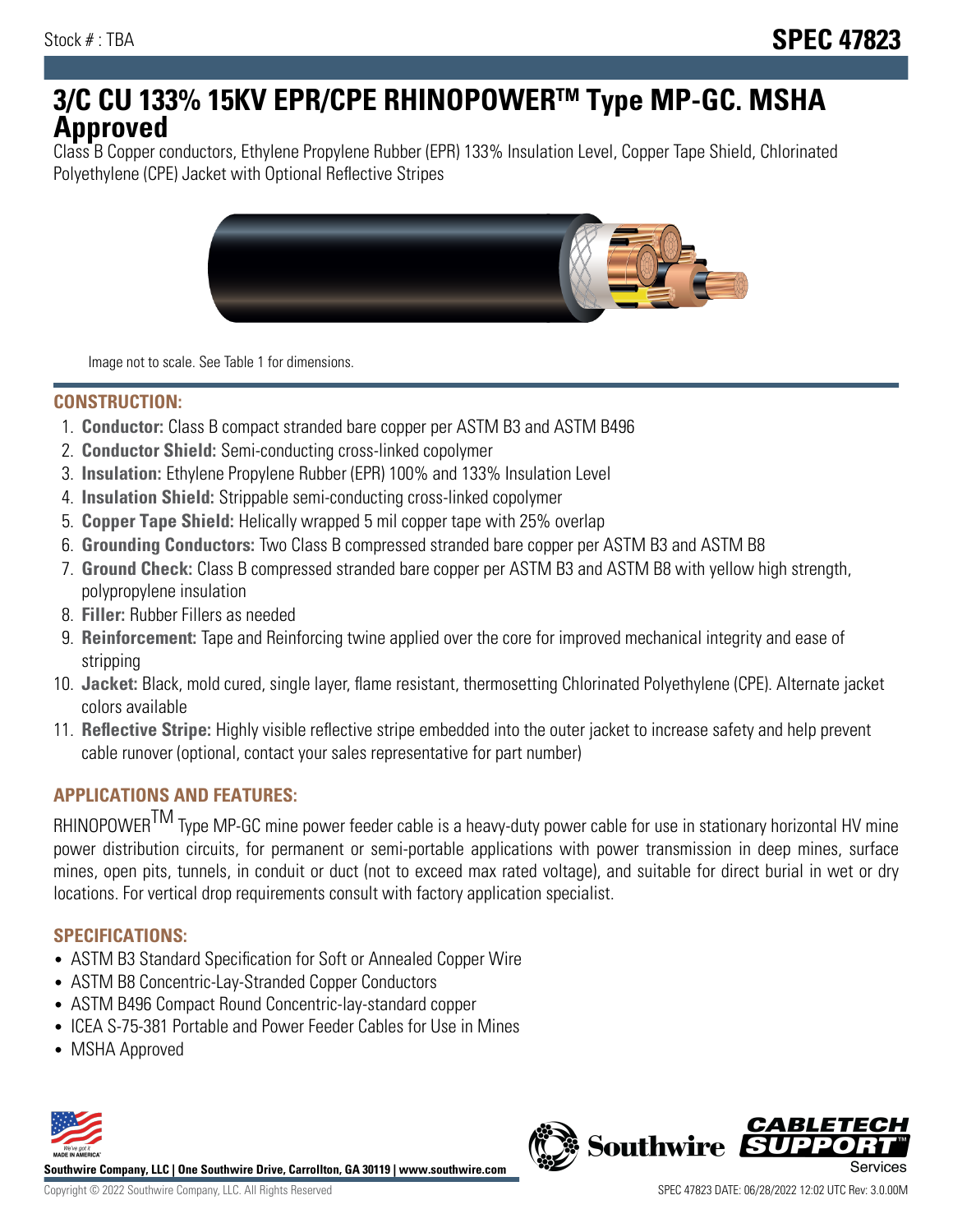# **SAMPLE PRINT LEGEND:**

SOUTHWIRE (R) RHINO<sup>TM</sup> BRAND CABLE # AWG 3/C COMPACT CU TYPE MP-GC 15000V 133% INS. LEVEL P-07-K140017 MSHA